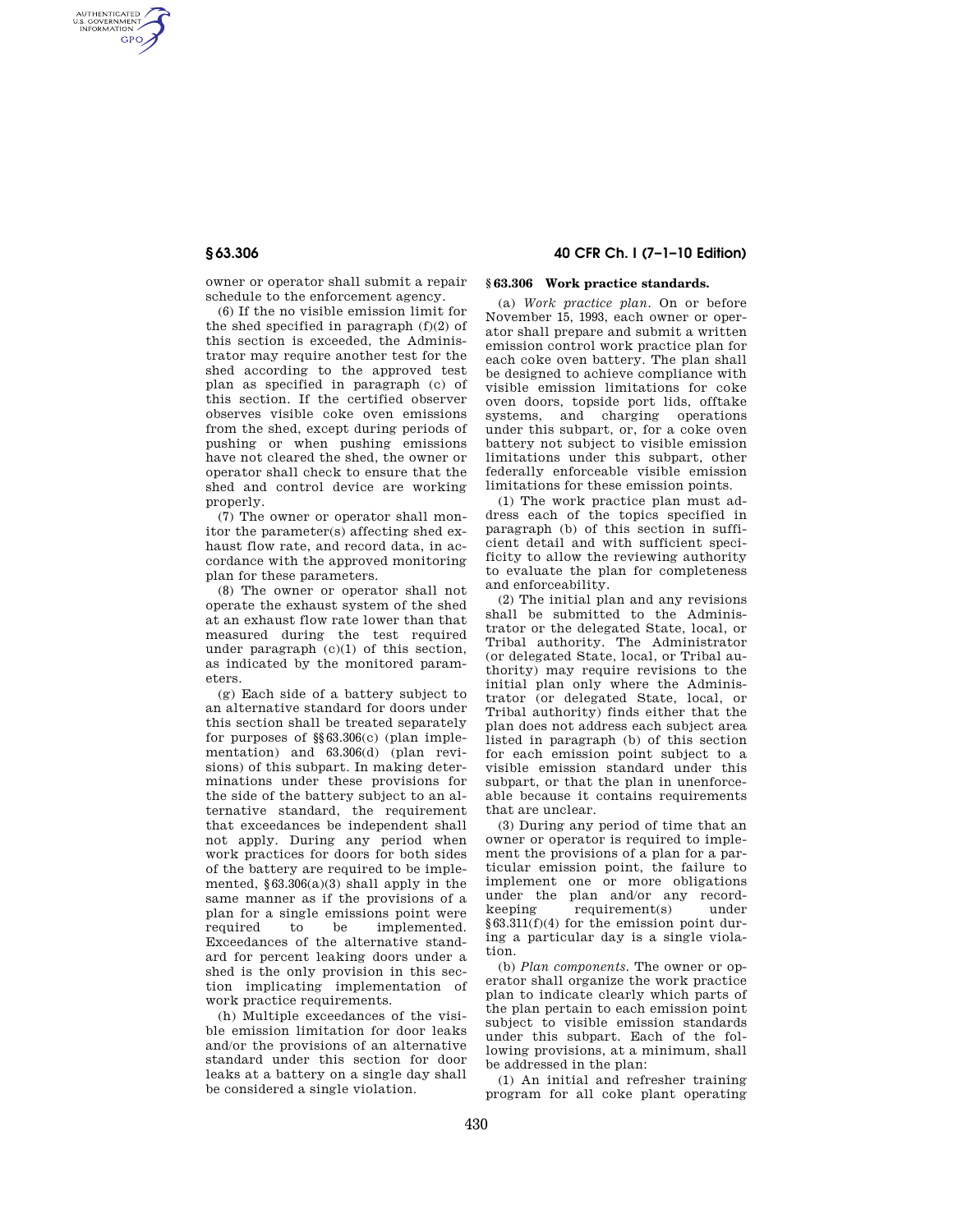## **Environmental Protection Agency § 63.306**

personnel with responsibilities that impact emissions, including contractors, in job requirements related to emission control and the requirements of this subpart, including work practice requirements. Contractors with responsibilities that impact emission control may be trained by the owner or operator or by qualified contractor personnel; however, the owner or operator shall ensure that the contractor training program complies with the requirements of this section. The training program in the plan must include:

(i) A list, by job title, of all personnel that are required to be trained and the emission point(s) associated with each job title;

(ii) An outline of the subjects to be covered in the initial and refresher training for each group of personnel;

(iii) A description of the training method(s) that will be used (e.g., lecture, video tape);

(iv) A statement of the duration of initial training and the duration and frequency of refresher training;

(v) A description of the methods to be used at the completion of initial or refresher training to demonstrate and document successful completion of the initial and refresher training; and

(vi) A description of the procedure to be used to document performance of plan requirements pertaining to daily operation of the coke oven battery and its emission control equipment, including a copy of the form to be used, if applicable, as required under the plan provisions implementing paragraph (b)(7) of this section.

(2) Procedures for controlling emissions from coke oven doors on by-product coke oven batteries, including:

(i) A program for the inspection, adjustment, repair, and replacement of coke oven doors and jambs, and any other equipment for controlling emissions from coke oven doors, including a defined frequency of inspections, the method to be used to evaluate conformance with operating specifications for each type of equipment, and the method to be used to audit the effectiveness of the inspection and repair program for preventing exceedances;

(ii) Procedures for identifying leaks that indicate a failure of the emissions control equipment to function prop-

erly, including a clearly defined chain of command for communicating information on leaks and procedures for corrective action;

(iii) Procedures for cleaning all sealing surfaces of each door and jamb, including identification of the equipment that will be used and a specified schedule or frequency for the cleaning of sealing surfaces;

(iv) For batteries equipped with selfsealing doors, procedures for use of supplemental gasketing and luting materials, if the owner or operator elects to use such procedures as part of the program to prevent exceedances;

(v) For batteries equipped with handluted doors, procedures for luting and reluting, as necessary to prevent exceedances;

(vi) Procedures for maintaining an adequate inventory of the number of spare coke oven doors and jambs located onsite; and

(vii) Procedures for monitoring and controlling collecting main back pressure, including corrective action if pressure control problems occur.

(3) Procedures for controlling emissions from charging operations on byproduct coke oven batteries, including:

(i) Procedures for equipment inspection, including the frequency of inspections, and replacement or repair of equipment for controlling emissions from charging, the method to be used to evaluate conformance with operating specifications for each type of equipment, and the method to be used to audit the effectiveness of the inspection and repair program for preventing exceedances;

(ii) Procedures for ensuring that the larry car hoppers are filled properly with coal;

(iii) Procedures for the alignment of the larry car over the oven to be charged;

(iv) Procedures for filling the oven (e.g., procedures for staged or sequential charging);

(v) Procedures for ensuring that the coal is leveled properly in the oven; and

(vi) Procedures and schedules for inspection and cleaning of offtake systems (including standpipes, standpipe caps, goosenecks, dampers, and mains), oven roofs, charging holes, topside port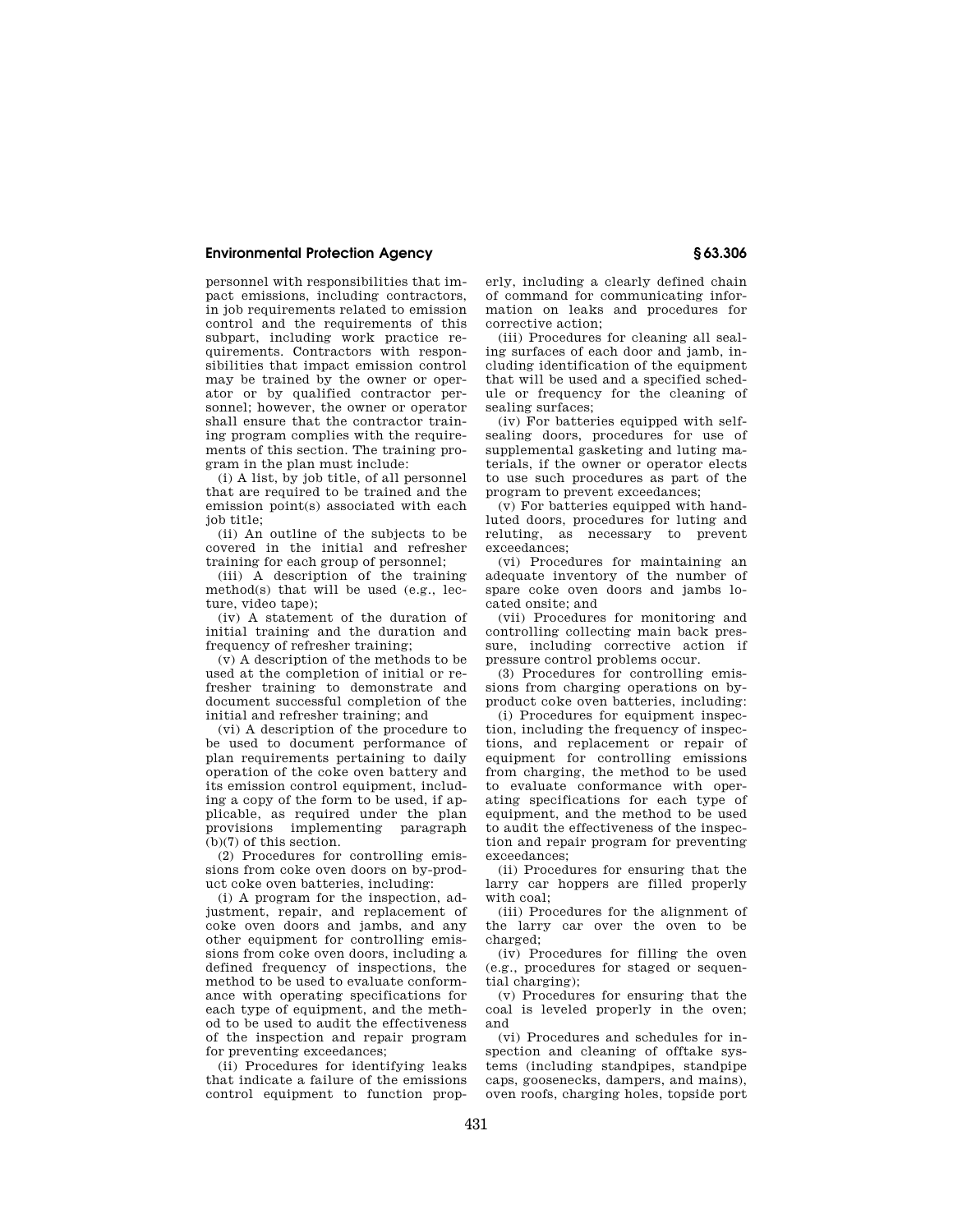lids, the steam supply system, and liquor sprays.

(4) Procedures for controlling emissions from topside port lids on by-product coke oven batteries, including:

(i) Procedures for equipment inspection and replacement or repair of topside port lids and port lid mating and sealing surfaces, including the frequency of inspections, the method to be used to evaluate conformance with operating specifications for each type of equipment, and the method to be used to audit the effectiveness of the inspection and repair program for preventing exceedances; and

(ii) Procedures for sealing topside port lids after charging, for identifying topside port lids that leak, and procedures for resealing.

(5) Procedures for controlling emissions from offtake system(s) on byproduct coke oven batteries, including:

(i) Procedures for equipment inspection and replacement or repair of offtake system components, including the frequency of inspections, the method to be used to evaluate conformance with operating specifications for each type of equipment, and the method to be used to audit the effectiveness of the inspection and repair program for preventing exceedances;

(ii) Procedures for identifying offtake system components that leak and procedures for sealing leaks that are detected; and

(iii) Procedures for dampering off ovens prior to a push.

(6) Procedures for controlling emissions from nonrecovery coke oven batteries including:

(i) Procedures for charging coal into the oven, including any special procedures for minimizing air infiltration during charging, maximizing the draft on the oven, and for replacing the door promptly after charging;

(ii) If applicable, procedures for the capture and control of charging emissions;

(iii) Procedures for cleaning coke from the door sill area for both sides of the battery after completing the pushing operation and before replacing the coke oven door;

(iv) Procedures for cleaning coal from the door sill area after charging and before replacing the push side door;

**§ 63.306 40 CFR Ch. I (7–1–10 Edition)** 

(v) Procedures for filling gaps around the door perimeter with sealant material, if applicable; and

(vi) Procedures for detecting and controlling emissions from smoldering coal.

(7) Procedures for maintaining, for each emission point subject to visible emission limitations under this subpart, a daily record of the performance of plan requirements pertaining to the daily operation of the coke oven battery and its emission control equipment, including:

(i) Procedures for recording the performance of such plan requirements; and

(ii) Procedures for certifying the accuracy of such records by the owner or operator.

(8) Any additional work practices or requirements specified by the Administrator according to paragraph (d) of this section.

(c) *Implementation of work practice plans.* On and after November 15, 1993, the owner or operator of a coke oven battery shall implement the provisions of the coke oven emission control work practice plan according to the following requirements:

(1) The owner or operator of a coke oven battery subject to visible emission limitations under this subpart on and after November 15, 1993, shall:

(i) Implement the provisions of the work practice plan pertaining to a particular emission point following the second independent exceedance of the visible emission limitation for the emission point in any consecutive 6 month period, by no later than 3 days after receipt of written notification of the second such exceedance from the certified observer. For the purpose of this paragraph  $(c)(1)(i)$ , the second exceedance is ''independent'' if either of the following criteria is met:

(A) The second exceedance occurs 30 days or more after the first exceedance;

(B) In the case of coke oven doors, topside port lids, and offtake systems, the 29-run average, calculated by excluding the highest value in the 30-day period, exceeds the value of the applicable emission limitation; or

(C) In the case of charging emissions, the 29-day logarithmic average, calculated in accordance with Method 303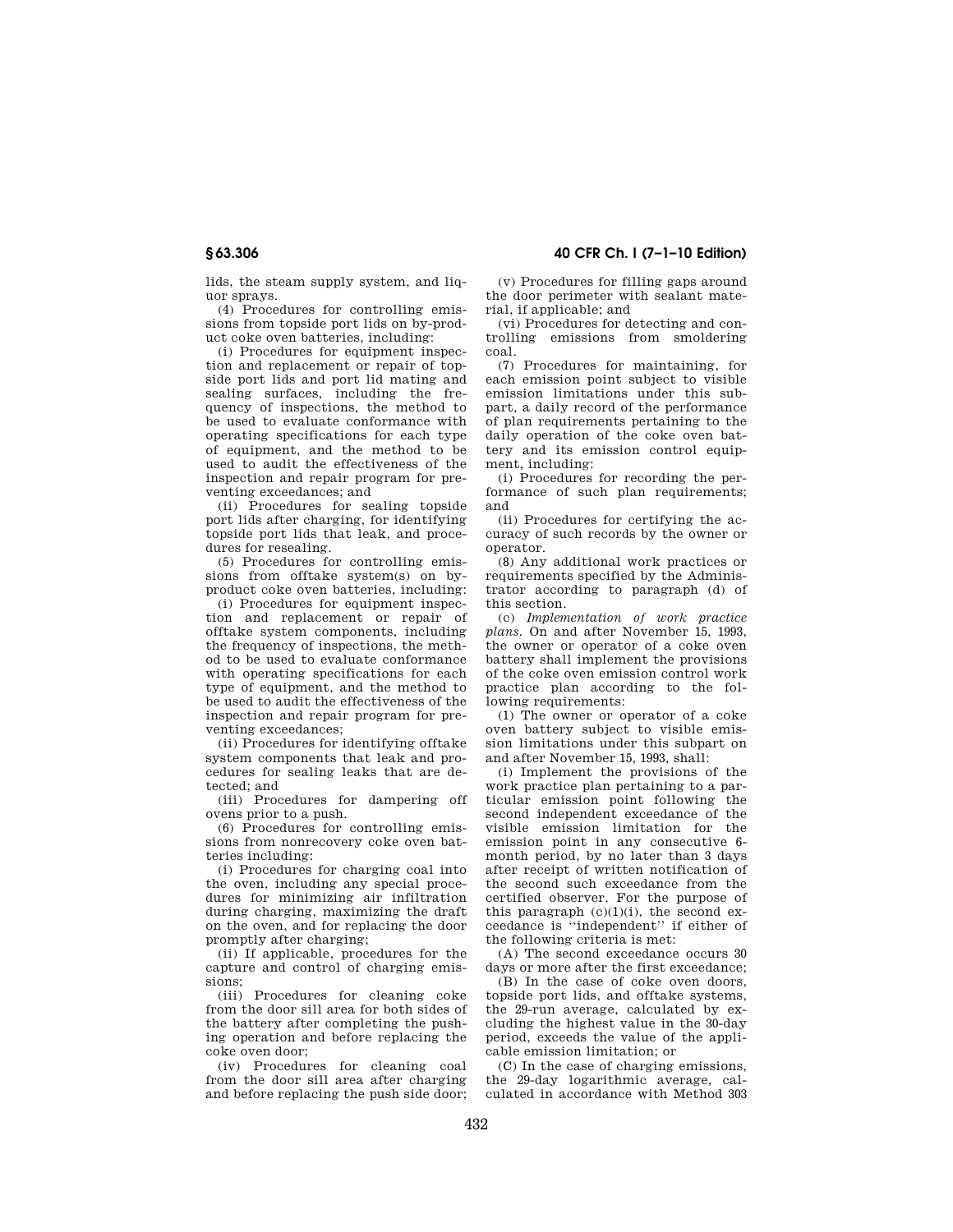## **Environmental Protection Agency § 63.306**

in appendix A to this part by excluding the valid daily set of observations in the 30-day period that had the highest arithmetic average, exceeds the value of the applicable emission limitation.

(ii) Continue to implement such plan provisions until the visible emission limitation for the emission point is achieved for 90 consecutive days if work practice requirements are implemented pursuant to paragraph  $(c)(1)(i)$ of this section. After the visible emission limitation for a particular emission point is achieved for 90 consecutive days, any exceedances prior to the beginning of the 90 days are not included in making a determination under paragraph  $(c)(1)(i)$  of this section.

(2) The owner or operator of a coke oven battery not subject to visible emission limitations under this subpart until December 31, 1995, shall:

(i) Implement the provisions of the work practice plan pertaining to a particular emission point following the second exceedance in any consecutive 6-month period of a federally enforceable emission limitation for that emission point for coke oven doors, topside port lids, offtake systems, or charging operations by no later than 3 days after receipt of written notification from the applicable enforcement agency; and

(ii) Continue to implement such plan provisions for 90 consecutive days after the most recent written notification from the enforcement agency of an exceedance of the visible emission limitation.

(d) *Revisions to plan.* Revisions to the work practice emission control plan will be governed by the provisions in this paragraph (d) and in paragraph  $(a)(2)$  of this section. The reviewing authority is the Administrator or the delegated State, local, or Tribal authority.

(1) The reviewing authority may request the owner or operator to review and revise as needed the work practice emission control plan for a particular emission point if there are 2 exceedances of the applicable visible emission limitation in the 6-month period that starts 30 days after the owner or operator is required to implement work practices under paragraph (c) of this section. In the case of a coke oven

battery subject to visual emission limitations under this subpart, the second exceedance must be independent of the criteria in paragraph  $(c)(1)((i)$  of this section.

(2) The reviewing authority may not request the owner or operator to review and revise the plan more than twice in any 12 consecutive month period for any particular emission point unless the reviewing authority disapproves the plan according to the provisions in paragraph  $(d)(6)$  of this section.

(3) If the certified observer calculates that a second exceedance (or, if applicable, a second independent exceedance) has occurred, the certified observer shall notify the owner or operator. No later than 10 days after receipt of such a notification, the owner or operator shall notify the reviewing authority of any finding of whether work practices are related to the cause or the solution of the problem. The notification is subject to review by the reviewing authority according to the provisions in paragraph (d)(6) of this section.

(4) The owner or operator shall submit a revised work practice plan within 60 days of notification from the reviewing authority under paragraph (d)(1) of this section, unless the reviewing authority grants an extension of time to submit the revised plan.

(5) If the reviewing authority requires a plan revision, the reviewing authority may require the plan to address a subject area or areas in addition to those in paragraph (b) of this section, if the reviewing authority determines that without plan coverage of such an additional subject area, there is a reasonable probability of further exceedances of the visible emission limitation for the emission point for which a plan revision is required.

(6) The reviewing authority may disapprove a plan revision required under paragraph (d) of this section if the reviewing authority determines that the revised plan is inadequate to prevent exceedances of the visible emission limitation under this subpart for the